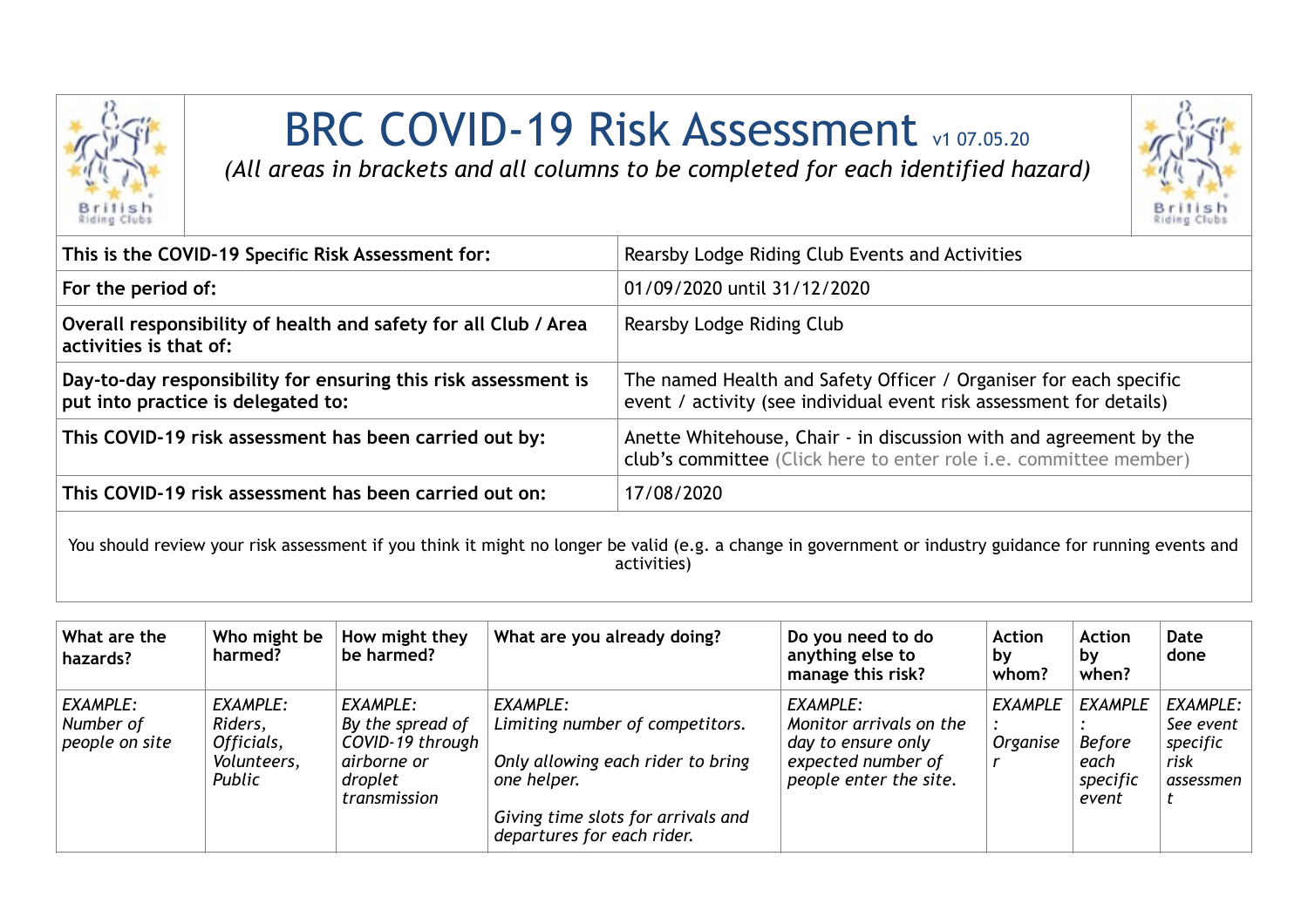| Arena<br><b>Eventing</b>    |                                                                                                                                                             |                                                                                   |                                                                                                                                                                                                                                                                                                                                                                                                                                                                                                                                                                                     |                                                                                                                                                              |           |                                                |
|-----------------------------|-------------------------------------------------------------------------------------------------------------------------------------------------------------|-----------------------------------------------------------------------------------|-------------------------------------------------------------------------------------------------------------------------------------------------------------------------------------------------------------------------------------------------------------------------------------------------------------------------------------------------------------------------------------------------------------------------------------------------------------------------------------------------------------------------------------------------------------------------------------|--------------------------------------------------------------------------------------------------------------------------------------------------------------|-----------|------------------------------------------------|
| Number of<br>people on site | <b>Riders</b><br>Judges<br>Helpers<br>Volunteers<br>(includes<br>course<br>builder and<br>all members<br>of the club,<br>who run and<br>help on the<br>day) | By the spread of<br>COVID-19<br>through<br>airborne or<br>droplet<br>transmission | Riders to arrive, ride and<br>depart - and remain on<br>site for no longer than<br>necessary for the safe<br>warming up and cooling<br>down of the horse<br>Specific times will be<br>given to all competitors<br>Each rider may bring one<br>helper only. Juniors should<br>ideally be accompanied by<br>one parent/helper only<br>Maintain and retain for six<br>months a log of all<br>attendees, including<br>names and contact<br>number for any helpers.<br>Liaise with venue and<br>ensure mutual awareness<br>of each other's risk<br>assessments and Covid19<br>procedures | Ensure that only those<br>expected are admitted<br>Any non-members must<br>complete a 'track and trace'<br>form and submit it to the<br>organiser in advance | Organiser | <b>Before</b><br>and<br>during<br>the<br>event |
| Communal<br>Areas           | <b>Riders</b><br>Judges<br><b>Helpers</b><br><b>Volunteers</b>                                                                                              | By the spread of<br>COVID-19 via<br>touching<br>infected<br>surfaces              | Provide hand sanitisers in<br>communal areas and<br>display signage to<br>encourage its use as well<br>as frequent hand washing.<br>Use of gloves                                                                                                                                                                                                                                                                                                                                                                                                                                   |                                                                                                                                                              | Organiser | <b>During</b><br>the<br>event                  |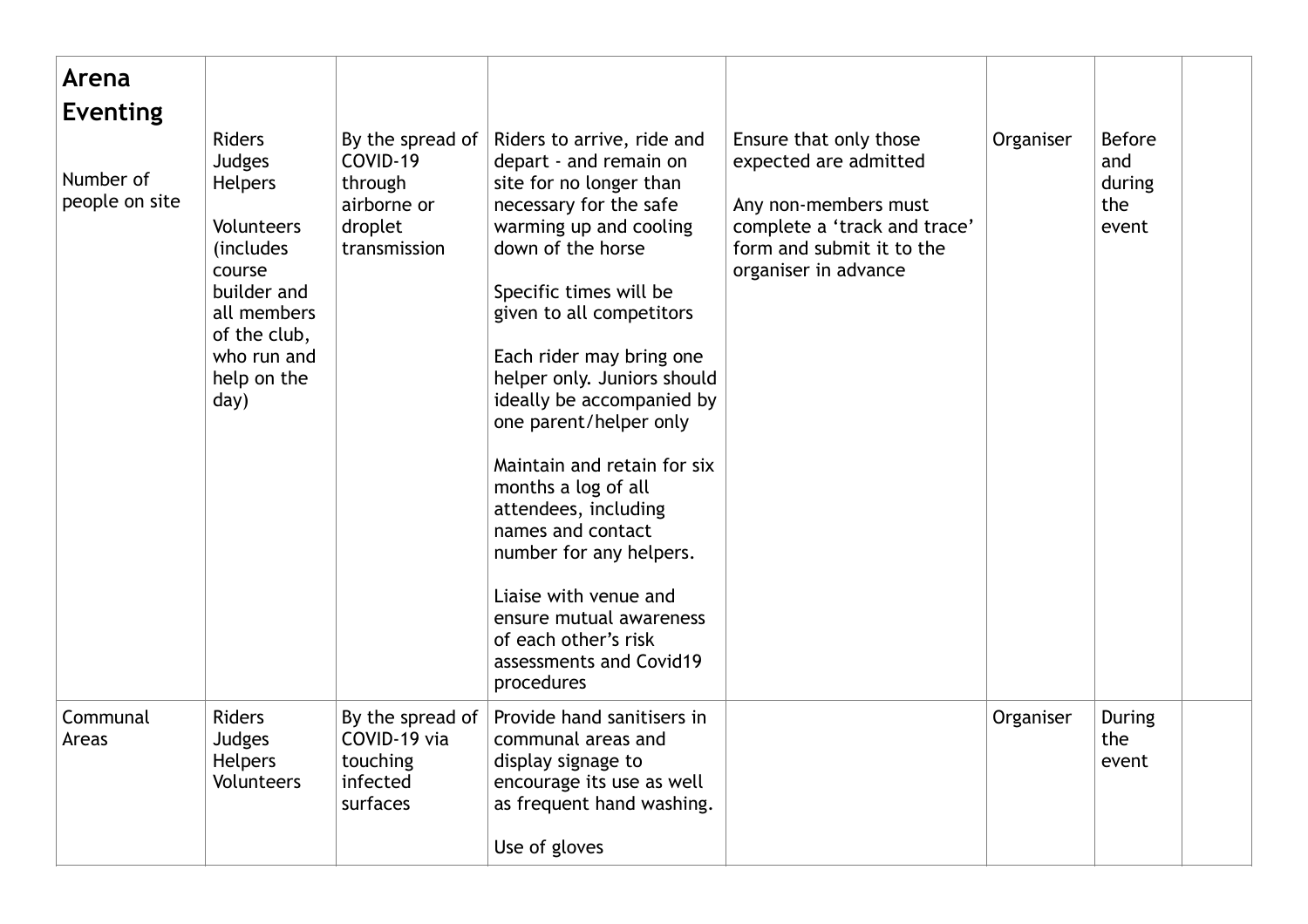| Communal<br>Equipment        | <b>Riders</b><br>Judges<br><b>Helpers</b><br><b>Volunteers</b>        | By the spread of<br>COVID-19 via<br>touching<br>infected<br>surfaces | Wash and sanitise hands -<br>and/or use gloves                                                  |                                                                                                                                                                                                                                                                                                                                                                                                                                  | Organiser<br>Volunteers                                                      | <b>During</b><br>the<br>event                  |  |
|------------------------------|-----------------------------------------------------------------------|----------------------------------------------------------------------|-------------------------------------------------------------------------------------------------|----------------------------------------------------------------------------------------------------------------------------------------------------------------------------------------------------------------------------------------------------------------------------------------------------------------------------------------------------------------------------------------------------------------------------------|------------------------------------------------------------------------------|------------------------------------------------|--|
| Vulnerable<br>Groups         | <b>Riders</b><br><b>Judges</b><br><b>Helpers</b><br>Volunteers        | By the<br>increased<br>health risk if<br>infected                    | Those in vulnerably groups<br>may wish to take<br>additional precautions,<br>such as face masks |                                                                                                                                                                                                                                                                                                                                                                                                                                  | Organiser                                                                    | <b>Before</b><br>and<br>during<br>the<br>event |  |
| Infected person<br>attending | <b>Riders</b><br><b>Judges</b><br><b>Helpers</b><br><b>Volunteers</b> | By the<br>increased risk of<br>transmission                          |                                                                                                 | All attendees must check<br>their temperature before<br>leaving home - and anyone<br>with a temperature or any<br>other symptoms must stay<br>not attend<br>Anyone, who has been in<br>contact with anyone that is<br>displaying any symptoms<br>should stay at home<br>All attendees to inform the<br>club's chair, if they are<br>symptomatic or diagnosed<br>with Covid 19 during a<br>fortnight after attending the<br>event | Anyone<br>with<br>symptoms<br>and<br>anyone<br>subsequent<br>ly<br>diagnosed |                                                |  |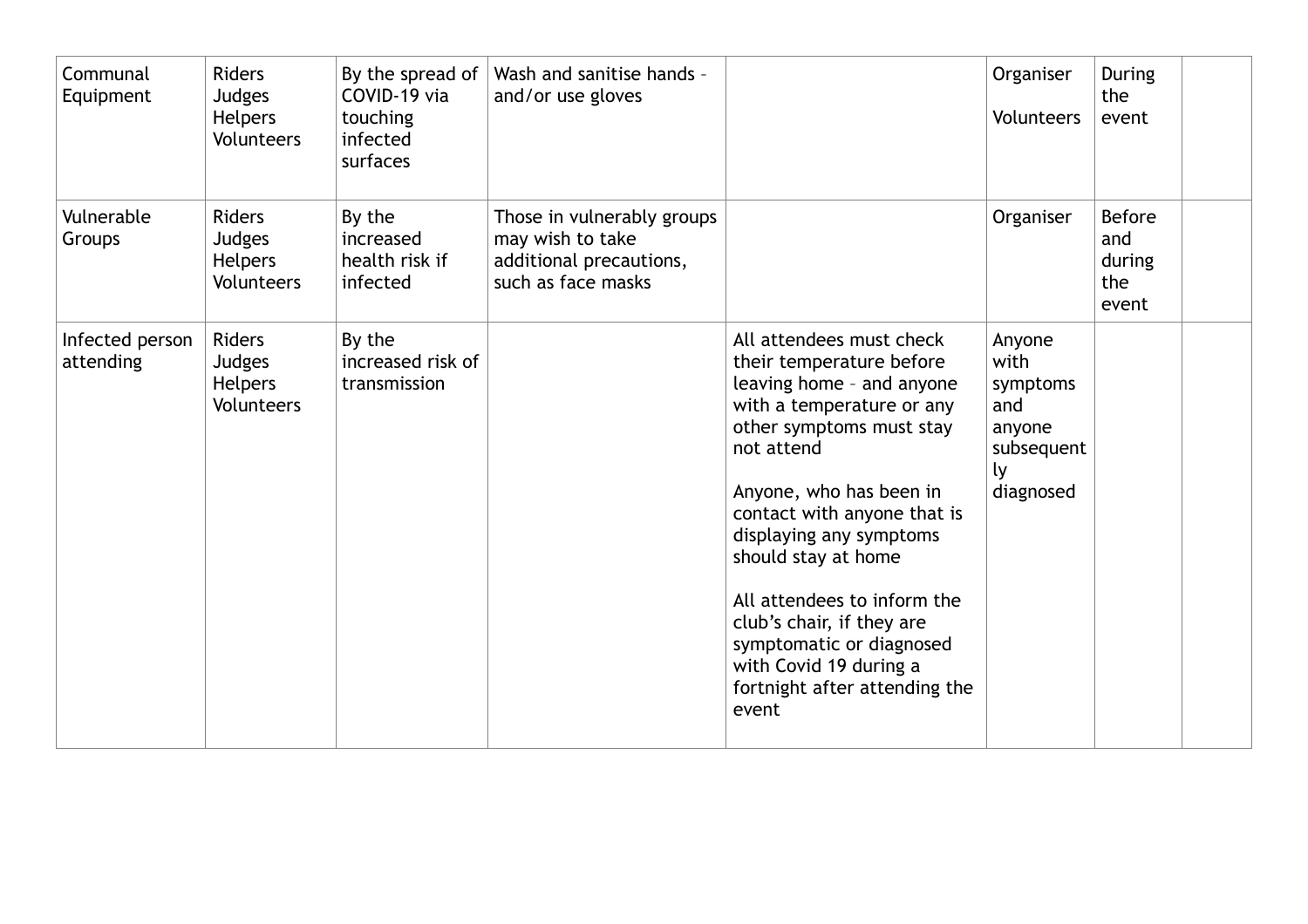| Level of activity                           | Horses<br><b>Riders</b>                                        | Due to being un-<br>fit or out of<br>practice after<br>lockdown                        |                                                                                               | Riders, organisers and<br>volunteers to be mindful of<br>the likelihood of reduced<br>fitness of horses and riders                                                                                                                                                                                                                                                       | Riders and<br>trainers  | <b>During</b><br>the<br>event         |
|---------------------------------------------|----------------------------------------------------------------|----------------------------------------------------------------------------------------|-----------------------------------------------------------------------------------------------|--------------------------------------------------------------------------------------------------------------------------------------------------------------------------------------------------------------------------------------------------------------------------------------------------------------------------------------------------------------------------|-------------------------|---------------------------------------|
| Passport and flu<br>vacc checking           | Riders<br>Judges<br><b>Helpers</b><br><b>Volunteers</b>        | Due to a busy<br>area if checked<br>on site - danger<br>of increased<br>transmission   | All passports to be<br>checked<br>Information on schedule                                     | electronically in advance                                                                                                                                                                                                                                                                                                                                                | Organiser               | In<br>advance                         |
| Event money<br>and paperwork                | <b>Riders</b><br>Judges<br><b>Helpers</b><br><b>Volunteers</b> | Due to an<br>increased risk of<br>transmission by<br>handling<br>physical items        | Any paperwork to be<br>completed in advance<br>Payments to be made by<br>attendees in advance | All attendees, including<br>helpers to be checked in at<br>the event                                                                                                                                                                                                                                                                                                     | Organiser               | In<br>advance<br>and on<br>the day    |
| Non-<br>Compliance<br>with H&S<br>protocols | <b>Riders</b><br>Judges<br><b>Helpers</b><br><b>Volunteers</b> | <b>Attendees</b><br>ignoring or<br>being un-aware<br>the events<br>control<br>measures |                                                                                               | All club members and non<br>members, who enter this<br>event to be made aware of<br>this risk assessment with a<br>statement that if they<br>attend, they agree to comply<br>Any non-compliance to be<br>addressed on the day as<br>required<br>Any attendee not complying<br>after a request will be asked<br>to leave<br>BRC will be informed of any<br>non-compliance | Organiser<br>Club chair | $\ln$<br>advance<br>and on<br>the day |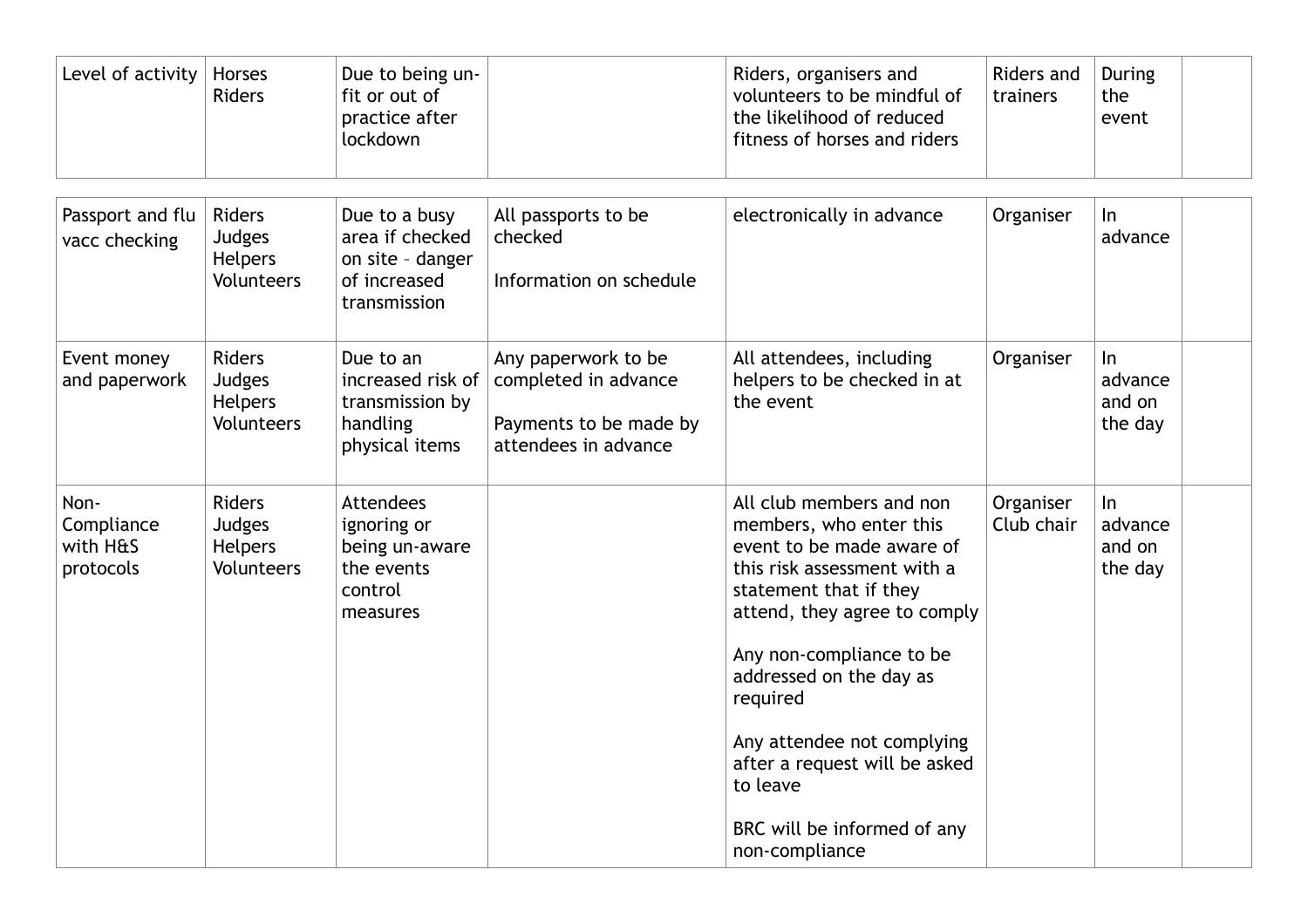| Methods of<br>communication        | Judges<br><b>Volunteers</b>                                           | By sharing<br>radios etc<br>amongst<br>different people<br>or by face-to-<br>face contact |                                                                                                     | Apply social distancing<br>measures, including the<br>wearing of masks as<br>indicated<br>Sanitise radios and all other<br>shared objects, and<br>equipment when used by one<br>person                | Organiser | On the<br>day |  |
|------------------------------------|-----------------------------------------------------------------------|-------------------------------------------------------------------------------------------|-----------------------------------------------------------------------------------------------------|-------------------------------------------------------------------------------------------------------------------------------------------------------------------------------------------------------|-----------|---------------|--|
| Busy areas of<br>the site          | <b>Riders</b><br><b>Judges</b><br><b>Helpers</b><br><b>Volunteers</b> | Due to<br>increased<br>proximity of<br>people in a<br>smaller area                        |                                                                                                     | No score board or<br>presentations - results will<br>be announced and prizes will<br>be paid through Paypal<br>Full results on line<br>Maximum of 6 riders in the<br>warm up arena at any one<br>time | Organiser | On the<br>day |  |
| Declarations /<br>secretary's area | <b>Riders</b><br>Judges<br><b>Helpers</b><br>Volunteers               | Due to<br>increased<br>proximity of<br>people and<br>transfer of<br>equipment             | <b>Access restricted</b><br>Riders to supply and<br>securely attach their own<br>numbers in advance | No declarations, riders to<br>present to the collecting ring<br>steward in time to warm<br>their horse up safely in order<br>to be able to ride at their<br>allotted time                             | Organiser | On the<br>day |  |
| Organiser                          | On the day                                                            | Due to<br>increased<br>proximity of<br>people using<br>one service                        | Ensure caterer has the<br>appropriate control<br>measures in place                                  | Apply social distancing<br>Use hand sanitizer and/or<br>gloves                                                                                                                                        | Organiser | On the<br>day |  |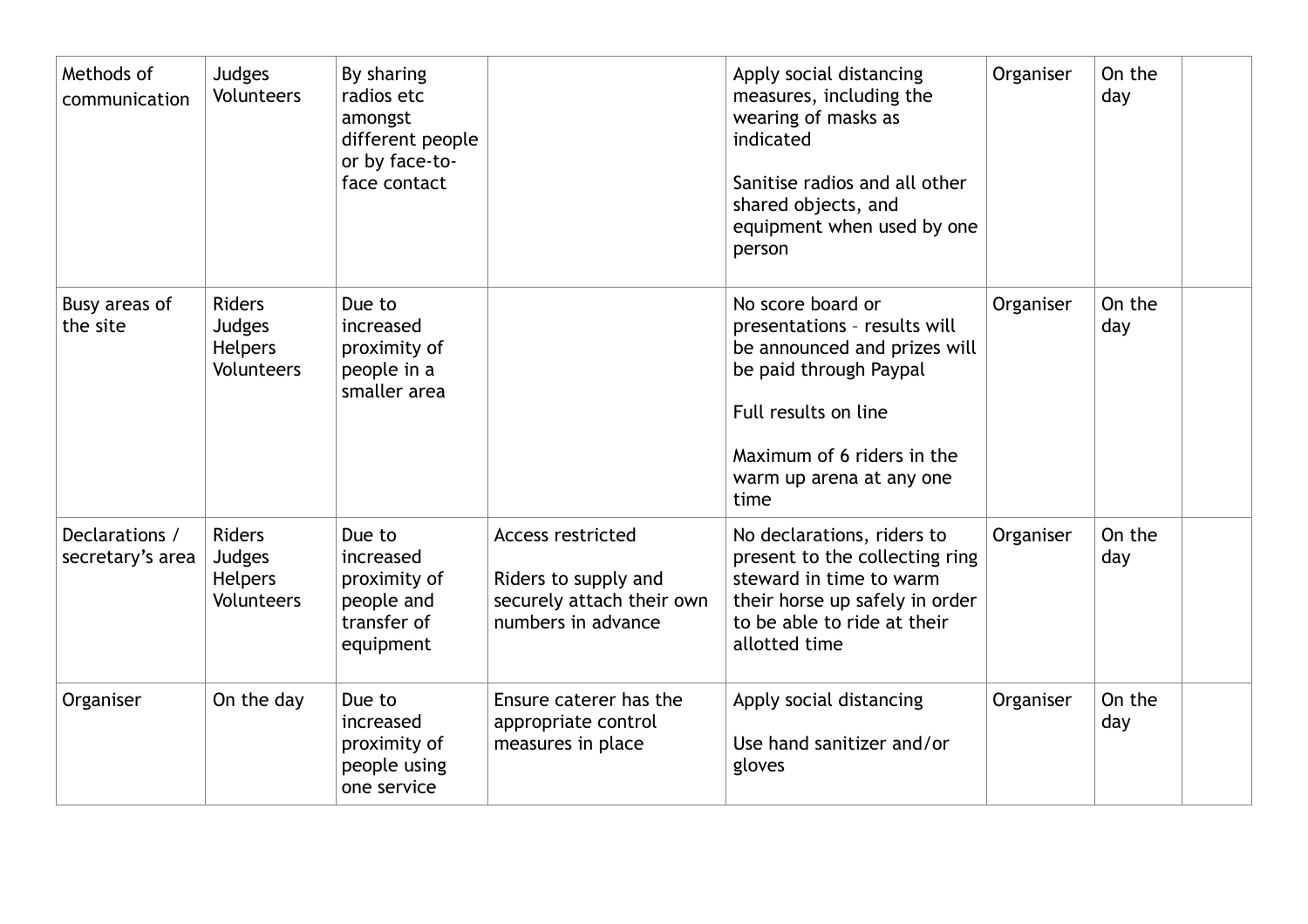| Scoreboards                                                 | <b>Riders</b><br>Judges<br>Helpers<br>Volunteers               | Due to<br>increased<br>proximity of<br>people wanting<br>to see scores       | There will be no score<br>board                                                                                                      | Results will be announced<br>over the PA system after<br>each class        | Organiser | On the<br>day |
|-------------------------------------------------------------|----------------------------------------------------------------|------------------------------------------------------------------------------|--------------------------------------------------------------------------------------------------------------------------------------|----------------------------------------------------------------------------|-----------|---------------|
| Presentations                                               | <b>Riders</b><br>Judges<br>Helpers<br><b>Volunteers</b>        | Due to<br>increased<br>proximity of<br>people and<br>transfer of<br>rosettes | There will be no<br>presentations                                                                                                    | Rosettes will be posted and<br>prize monies will be paid<br>through Paypal | Organiser | On the<br>day |
| Groups of<br>officials -<br>scorers, control<br>box, judges | <b>Riders</b><br>Judges<br>Helpers<br>Volunteers               | Due to close<br>proximity of<br>people in a<br>small area                    | Only essential people will<br>be deployed<br>Apply social distancing<br>and/or use face masks<br>Use hand sanitizer and/or<br>gloves |                                                                            | Organiser | On the<br>day |
| <b>Official</b><br>Photographer                             | <b>Riders</b><br>Judges<br><b>Helpers</b><br><b>Volunteers</b> | Due to a small<br>area being used<br>for viewing of<br>pictures              | There will be no official<br>photographer                                                                                            |                                                                            | Organiser | On the<br>day |
| <b>Stables</b>                                              | <b>Not</b><br>applicable                                       | Due to enclosed<br>area with high<br>footfall                                |                                                                                                                                      |                                                                            |           |               |
| <b>PPE</b>                                                  |                                                                | Due to allergies<br>or ineffective<br><b>PPE</b>                             | May be used by individual<br>as a matter of choice                                                                                   |                                                                            |           |               |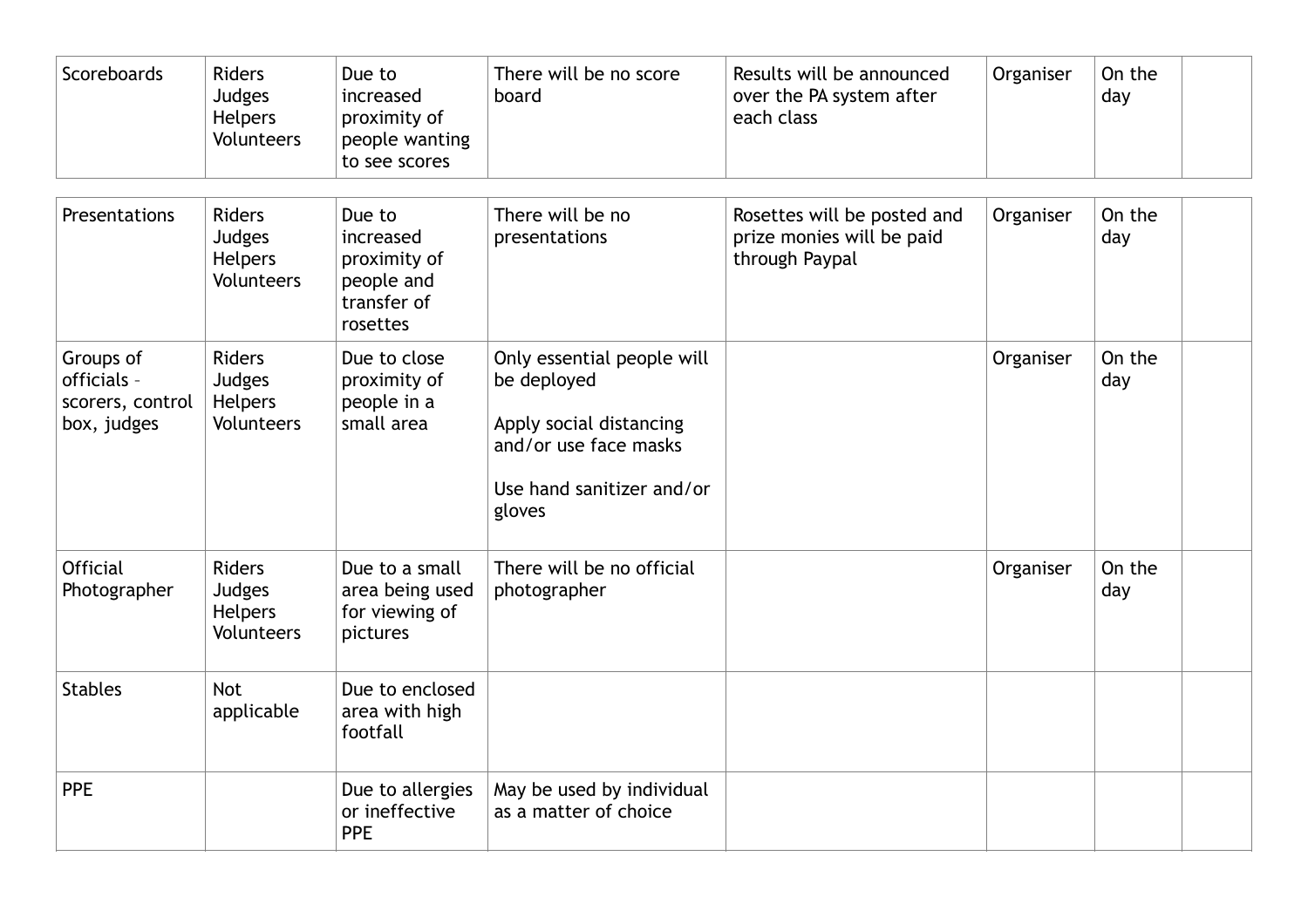| Chemicals used<br>for<br>disinfecting /<br>sanitising | <b>Riders</b><br>Judges<br><b>Helpers</b><br>Volunteers        | Due to incorrect<br>use, storage or<br>disposal                 |                                                                                                                                                                                                                                | Organiser to take care of all<br>chemicals and disposal of<br>hand towels and any other<br>potentially contaminated<br>waste and items | committee | $\ln$<br>advance                      |
|-------------------------------------------------------|----------------------------------------------------------------|-----------------------------------------------------------------|--------------------------------------------------------------------------------------------------------------------------------------------------------------------------------------------------------------------------------|----------------------------------------------------------------------------------------------------------------------------------------|-----------|---------------------------------------|
| Event<br>Paperwork                                    | <b>Riders</b><br>Judges<br>Helpers<br>Volunteers               | Due to contact<br>by multiple<br>people                         | All volunteers to use hand<br>sanitizer and/or gloves<br>Paperwork will be kept to<br>an absolute minimum                                                                                                                      |                                                                                                                                        | Organiser | $\ln$<br>advance<br>and on<br>the day |
| Numbers on an<br>arena / warm-<br>up                  | <b>Riders</b><br>Judges<br><b>Helpers</b><br><b>Volunteers</b> | Due to<br>increased<br>transmission in<br>an enclosed<br>area   | Maximum of 5 riders and a<br>steward in the warm up<br>arena at any one time<br>Steward will alter the<br>height of the warm up<br>fences on request, which<br>means that no helpers are<br>required in the warm up<br>arena   |                                                                                                                                        | Organiser | On the<br>day                         |
| Jump course<br>walks                                  | <b>Riders</b><br>Judges<br><b>Helpers</b><br>Volunteers        | Due to small,<br>specific route<br>for many people<br>to access | Depending on the number<br>of entries in each class,<br>course walks may have to<br>be staggered<br>All those walking the<br>course to be reminded to<br>use social distancing and/<br>or face masks at the time<br>of walking | Organiser to supervise                                                                                                                 | Organiser | On the<br>day                         |